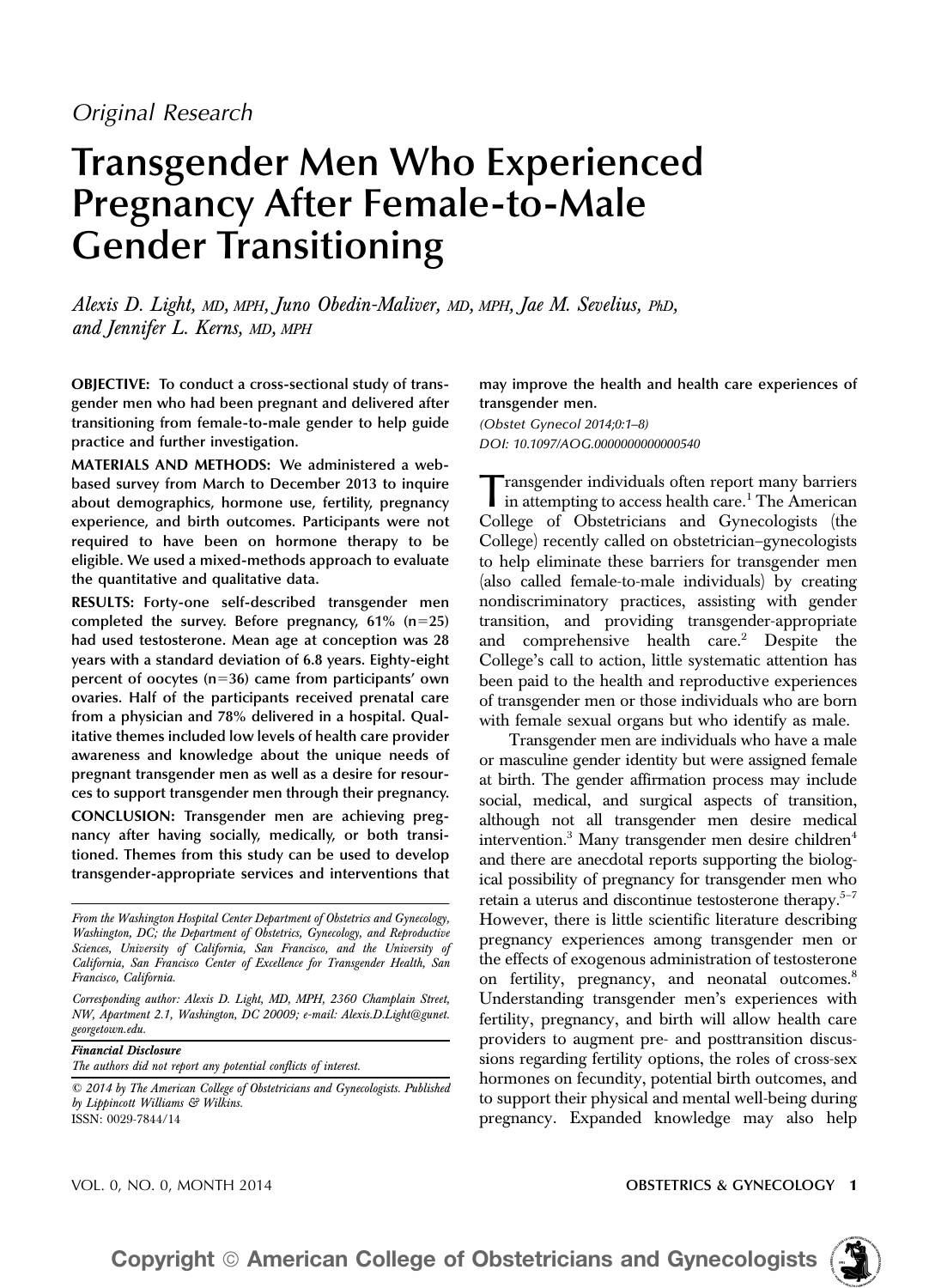health care providers support transgender men in attaining and maintaining healthy pregnancies.

We conducted a mixed-methods study to explore the experiences of transgender men and to contribute to the knowledge base of fertility, conception, pregnancy experience, and birth outcomes among transgender men.

## MATERIALS AND METHODS

We conducted a cross-sectional survey from March to December 2013 of transgender men (assigned female at birth with a masculine, transmasculine, transmale, or female-to-male gender identity) who had been pregnant and delivered a neonate. Inclusion criteria were: age older than 18 years, self-identification as male before pregnancy, pregnancy within the last 10 years, and the ability to fill out the survey in English. Eligibility criteria did not require any type of medical (eg, testosterone use) or surgical (eg, bilateral mastectomy) transition. We recruited study participants through convenience sampling and we collected data using a web-based survey. Participation was not limited by geographic location.

We administered the online survey through  $REDCap<sub>1</sub>$ <sup>9</sup> an encrypted and secure online survey platform. The study contained 47 multiple-choice questions and 24 questions addressing demographics, hormone use, fertility, pregnancy experience, birth experience, and fetal outcomes. The survey concluded with four open-ended questions: "Is there anything you would like medical providers to know about transgender men and pregnancy?" "What was the experience of being pregnant like for you?" "What was the experience of giving birth like for you?" "What was the postpartum experience like for you?" The survey was developed by the authors in consultation with the Center of Excellence for Transgender Health at University of California, San Francisco and other health care providers serving the transgender community.

Initial recruitment occurred through distribution to key stakeholders in lesbian, gay, bisexual, and transgender health centers; transgender community groups; and Internet-based social networking pages created by study authors. We recruited additional participants through initial contacts. We provided interested individuals with a comprehensive study description and links to the study. After accessing the electronic study web site, participants were presented with informed consent documents and participants confirmed their consent through accessing a link to web-based survey. No in-person contact was made with survey participants.

We conducted a mixed-methods analysis to evaluate the quantitative and qualitative data collected from the survey. Using STATA 13.0, we performed unadjusted analyses using  $\chi^2$  for method of delivery; t tests for pregnancy age, body mass index, and gestational age; and Fisher's exact for all other variables according to testosterone use before pregnancy. As a result of nonresponse, variable totals may not sum to column totals or within category totals. A P value of  $\leq 0.05$  was considered statistically significant. We analyzed the qualitative data using grounded theory, identifying iterative themes, and adding new codes as concepts emerged. $10$  This study was approved by the University of California, San Francisco Committee on Human Research.

### RESULTS

We excluded nine of the 56 participants who began the survey as a result of insufficient responses for analysis, and six others were excluded because they did not meet study criteria indicating male gender before pregnancy.<sup>11</sup> We included participants who identified as female or preferred "she" or "her" pronouns only if they had more than one validating indicator of a transgender identity (use of testosterone, male identity with female pronouns, or female identity with male pronouns). Forty-one participants remained for final analysis (Table 1). Most of our participants were from the western United States, identified as white, and had completed at least some college. Pronoun preference differed between those who had used testosterone and those who had not  $(P=.04)$ . Participants who had previously used testosterone were more likely to prefer the pronoun "he," whereas those who had not used testosterone were more likely to identify with "they." Although most respondents were primiparous, those who had not used testosterone were more likely to be multiparous  $(P=.006)$ . Four transgender men (10%), all of whom had been on testosterone previously, reported a prior diagnosis of polycystic ovary syndrome.

Twenty-five (61%) transgender men reported using testosterone before pregnancy (Table 2). Among those who had used testosterone, 20 (80%) reported resuming menstruation within 6 months after stopping testosterone. Five participants (20%) conceived while still amenorrheic from testosterone use. After pregnancy, six (38%) participants who had not previously used testosterone before pregnancy initiated use. Ten participants (40%) who had been on previously testosterone reported that they had not yet resumed testosterone use after pregnancy.

Copyright © American College of Obstetricians and Gynecologists (

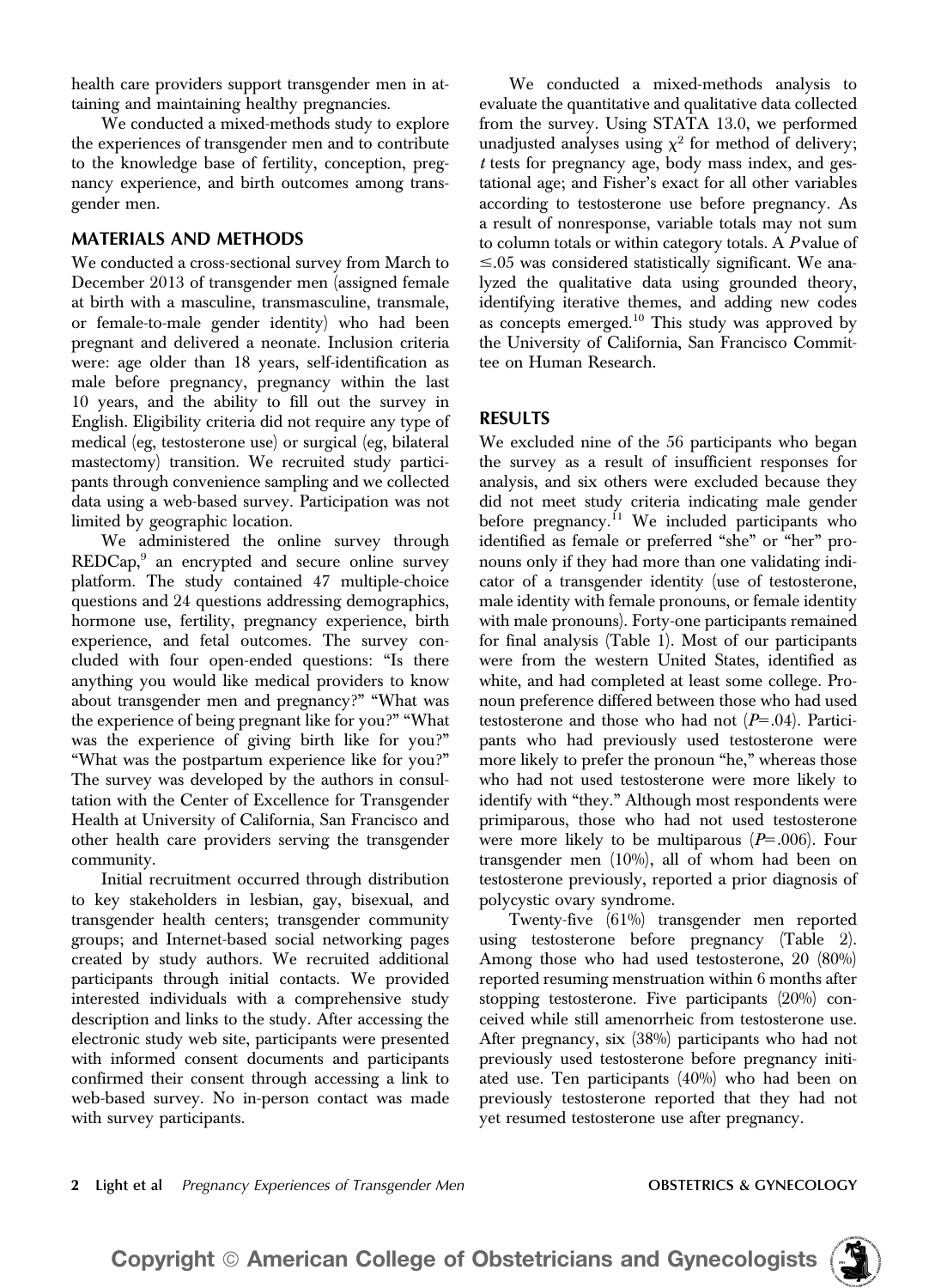|  |  | Table 1. Participant Characteristics |
|--|--|--------------------------------------|
|--|--|--------------------------------------|

|                                                    |              | <b>Prior Testosterone Use</b> |                  |                 |
|----------------------------------------------------|--------------|-------------------------------|------------------|-----------------|
| Characteristic                                     | All $(N=41)$ | Yes $(n=25)$                  | No $(n=16)$      | P               |
| Age $(y)^*$                                        | $28 \pm 6.8$ | $29 \pm 6.9$                  | $27 \pm 6.8$     | $.5\phantom{0}$ |
| Gender identity <sup>+</sup>                       |              |                               |                  | .07             |
| Male                                               | 21 (51)      | 12(48)                        | 9(56)            |                 |
| Transgender, female-to-male, transman              | 10(24)       | 9(36)                         | 1(6)             |                 |
| Bigender, gender fluid, genderqueer                | 8(20)        | 3(12)                         | 5(31)            |                 |
| Female                                             | 1(2)         | 1(4)                          | $\overline{0}$   |                 |
| Other                                              | 1(2)         | $\mathbf{0}$                  | 1(6)             |                 |
| Personal pronoun preference <sup>#</sup>           |              |                               |                  | .04             |
| He                                                 | 32 (82)      | 21 (88)                       | 11(73)           |                 |
| They                                               | 3(8)         | $\overline{0}$                | 3(20)            |                 |
| She                                                | 2(5)         | 2(8)                          | $\boldsymbol{0}$ |                 |
| Ey                                                 | 1(2)         | 1(4)                          | $\overline{0}$   |                 |
| No pronouns                                        | 1(2)         | $\mathbf{0}$                  | 1(7)             |                 |
| Country                                            |              |                               |                  | .4              |
| <b>United States</b>                               | 35(85)       | 20(80)                        | 15(94)           |                 |
| Outside United States <sup>§</sup>                 | 6(15)        | 5(20)                         | 1(6)             |                 |
| U.S. region <sup><math>*</math>  </sup>            |              |                               |                  | .9              |
| West                                               | 19 (59)      | 11(61)                        | 8(57)            |                 |
| Northeast                                          | 5(16)        | 3(17)                         | 2 (14)           |                 |
| South                                              | 5(16)        | 2(11)                         | 3(21)            |                 |
| Midwest                                            | 3(9)         | 2(11)                         | 1(7)             |                 |
| Race or ethnicity <sup>#</sup>                     |              |                               |                  | 1.0             |
| White                                              | 36 (92)      | 21 (88)                       | 15 (100)         |                 |
| Asian                                              | 1(3)         | 1(4)                          | $\boldsymbol{0}$ |                 |
| Asian and black                                    | 1(3)         | 1(4)                          | 0                |                 |
| Native Hawaiian or other Pacific Islander          | 1(3)         | 1(4)                          | $\mathbf{0}$     |                 |
| Education level <sup>#</sup>                       |              |                               |                  | .7              |
| High school degree or less                         | 4(10)        | 3(12.5)                       | 1(7)             |                 |
| Vocational training or some college                | 12(31)       | 6(25)                         | 6(40)            |                 |
| Associate or Bachelor's degree                     | 14 (36)      | 10(42)                        | 4(27)            |                 |
| Master's or doctoral degree                        | 9(23)        | 5(21)                         | 4(27)            |                 |
| Annual household income $(\text{$\$})^*$           |              |                               |                  | $\cdot$         |
| Less than 20,000                                   | 6(15)        | 2(8)                          | 4(25)            |                 |
| 20,000-59,999                                      | 20 (49)      | 12 (50)                       | 8(50)            |                 |
| 60,000-100,000                                     | 8(20)        | 6(25)                         | 2(13)            |                 |
| More than 100,000                                  | 5(13)        | 4(17)                         | 1(7)             |                 |
| Multiparous (2 or more pregnancies)                | 15(37)       | 5(20)                         | 10(63)           | .006            |
| Previous PCOS diagnosis                            | 4(10)        | 4(16)                         | $\mathbf{0}$     | .15             |
| BMI at the start of pregnancy $(kg/m2)$            | $26 \pm 6$   | $26 \pm 6$                    | $27 + 6$         | .6              |
| Gender-confirming surgical procedure <sup>#1</sup> |              |                               |                  | .7              |
| Bilateral mastectomy                               | 19(46)       | 13(52)                        | 6(38)            |                 |
| Oophorectomy                                       | 2(5)         | $\boldsymbol{0}$              | 2(13)            |                 |
| Hysterectomy                                       | 2(5)         | 2(8)                          | $\boldsymbol{0}$ |                 |
| Phalloplasty or metoidioplasty <sup>#</sup>        | 1(2)         | 1(4)                          | $\boldsymbol{0}$ |                 |

PCOS, polycystic ovary syndrome/BMI, body mass index.

Data are mean $\pm$ standard deviation or n (%) unless otherwise specified.

Age at the beginning of their most recent pregnancy.

Kuper et al.<sup>28</sup>

‡ Not all the participants answered this question.

S Canada (n=2), Germany (n=1), England (n=1), Israel (n=1), and Switzerland (n=1).

 $\frac{1}{1}$  Regions were defined according to the 2010 U.S. census.<br>I Surgery may have occurred before or after pregnancy.

 $*$  Metoidioplasty is procedure that separates the clitoris from the labia to assume a physiologic position similar to a penis (Djordjevic et al<sup>29</sup>).

Two thirds of pregnancies were planned (Table 3). Before the most recent pregnancy, condoms were the most common form of contraception followed by no

form of contraception and abstinence (defined as not engaging in penile–vaginal intercourse). Those who had previously used testosterone were more likely to

Copyright ª American College of Obstetricians and Gynecologists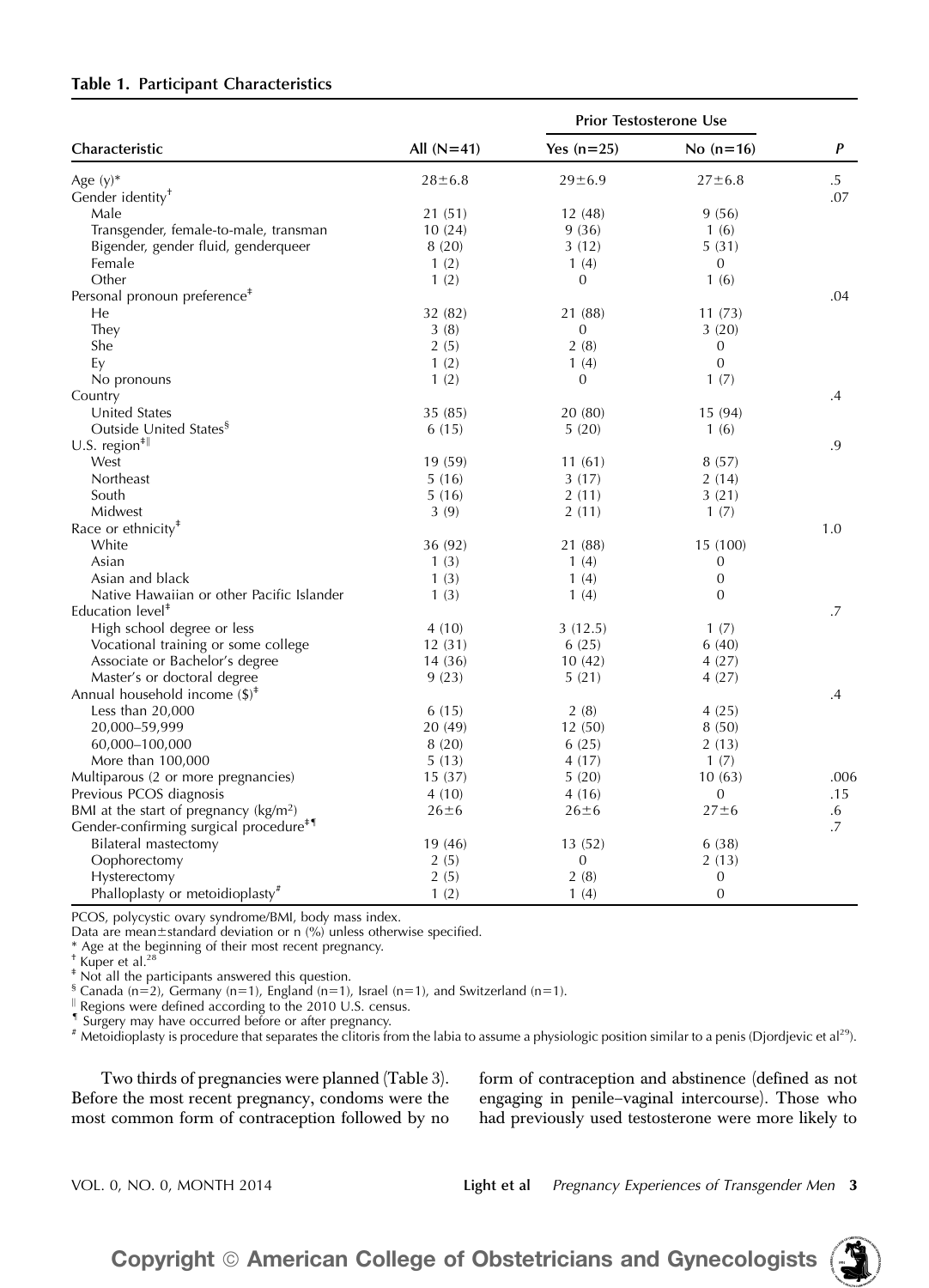| Table 2. Findings Among Those Who Used |
|----------------------------------------|
| Testosterone Before Pregnancy of       |
| Report $(n=25)$                        |

| Characteristic                            | Value       |
|-------------------------------------------|-------------|
| Age $(y)$ when testosterone was initiated | $25(17-35)$ |
| Length of testosterone use before         |             |
| pregnancy $(y)$                           |             |
| Less than 1                               | 10 (40)     |
| $1 - 2$                                   | 6(24)       |
| $3 - 10$                                  | 4(16)       |
| More than 10                              | 5(20)       |
| Stopped taking testosterone to            | 17 (68)     |
| become pregnant                           |             |
| Duration between stopping testosterone    |             |
| and resumption of menses (mo)             |             |
| No menses before pregnancy                | 5(20)       |
| Less than 1                               | 2(8)        |
|                                           | 6(24)       |
| 2                                         | 7(28)       |
| 3                                         | 4(16)       |
| $4 - 6$                                   | 1(4)        |
| Resumed or initiated testosterone         | 20 (48)     |
| after pregnancy*                          |             |

Data are median (range) or n (%).

\* Of total respondents in the study  $(N=41)$ .

report no contraceptive use or abstinence, whereas those who had not used testosterone were more likely to use a hormonal contraceptive method  $(P=.03)$ . The majority of oocytes came from the participants' own ovaries, whereas the majority of sperm came from a significant other or spouse. Most transgender men became pregnant within 4 months of trying, only 15% had a preconception medical consultation, and 7% used fertility drugs to become pregnant.

Pregnancy, delivery, and birth outcomes did not differ according to prior testosterone use (Table 4). Half of the participants received prenatal care from a physician, 40% from an obstetrician, and 10% from a family medicine physician. More than three fourths of the participants began taking prenatal vitamins either before pregnancy or within the first trimester, whereas 15% reported not taking any prenatal vitamins. Participants reported a variety of perinatal complications including hypertension (12%), preterm labor (10%), placental abruption (10%), and anemia (7%). Anemia was not reported by participants who had previously used testosterone. A higher proportion of transgender men who had used testosterone underwent cesarean delivery compared with those who reported no testosterone use (36% compared with 19%, respectively), although this finding was not statistically significant. Among those who underwent a cesarean delivery, 25% cited the indication as

elective. Those who had previously used testosterone were statistically less likely to chest (breast) feed their infant than those who had not previously used testosterone  $(P=.04)$ .

Thirty participants (73%) answered at least one of the four open-ended questions. Major themes from these responses were: 1) effect of pregnancy on concepts of family structure; 2) isolation; 3) gender dysphoria and pregnancy; and 4) interactions with health care providers.

Many participants discussed their pregnancy in the context of family structure. For some, pregnancy was a necessary step in creating the family they desired: "I looked at it as something to endure to have a child" (36-year-old, prior testosterone use). Others described the pregnancy in pragmatic terms, possibly as a way to avoid gender dissonance: "Like my body was a workshop, building up this little kid" (35-yearold, prior testosterone use). Another participant found a way to embrace the pregnancy, describing the pregnancy and birth as a bridge to fatherhood: "Pregnancy and childbirth were very male experiences for me. When I birthed my children, I was born into fatherhood" (29-year-old, no prior testosterone use). Participants often used words such as "dad," "carrier," and "gestational parent" to affirm their male gender identity and describe their parenting role.

Feelings of isolation were common. One participant stated, "Pregnancy came with feelings of isolation and limitation" (28-year-old, prior testosterone use). Some identified the source of isolation as stemming from feeling "lonely because I was the only one" (30-year-old, prior testosterone use). These feelings were contextualized by comments about "lack of support" and "lack of resources available to pregnant transgender men." This isolation was also referenced in terms of invisibility: "I passed as 'not pregnant' until my eighth month, because I'm chubby anyways, and because people don't assume that someone who looks like me could be pregnant" (34-year-old, no prior testosterone use). As another participant simply put it: "We exist. And we are different" (35-year-old, prior testosterone use).

Another theme that emerged was the relationship between gender dysphoria and pregnancy. Some participants reported improvements in gender dysphoria, feeling new connections with their bodies: "It was relieving to feel comfortable in the body I'd been born with" (20-year-old, no prior testosterone use). Others felt an increase in dysphoria, and for some, that dysphoria continued into the postpartum period: "Heavy time, having a baby, not passing as male, all the changes and a society telling me to just be happy"

Copyright ª American College of Obstetricians and Gynecologists

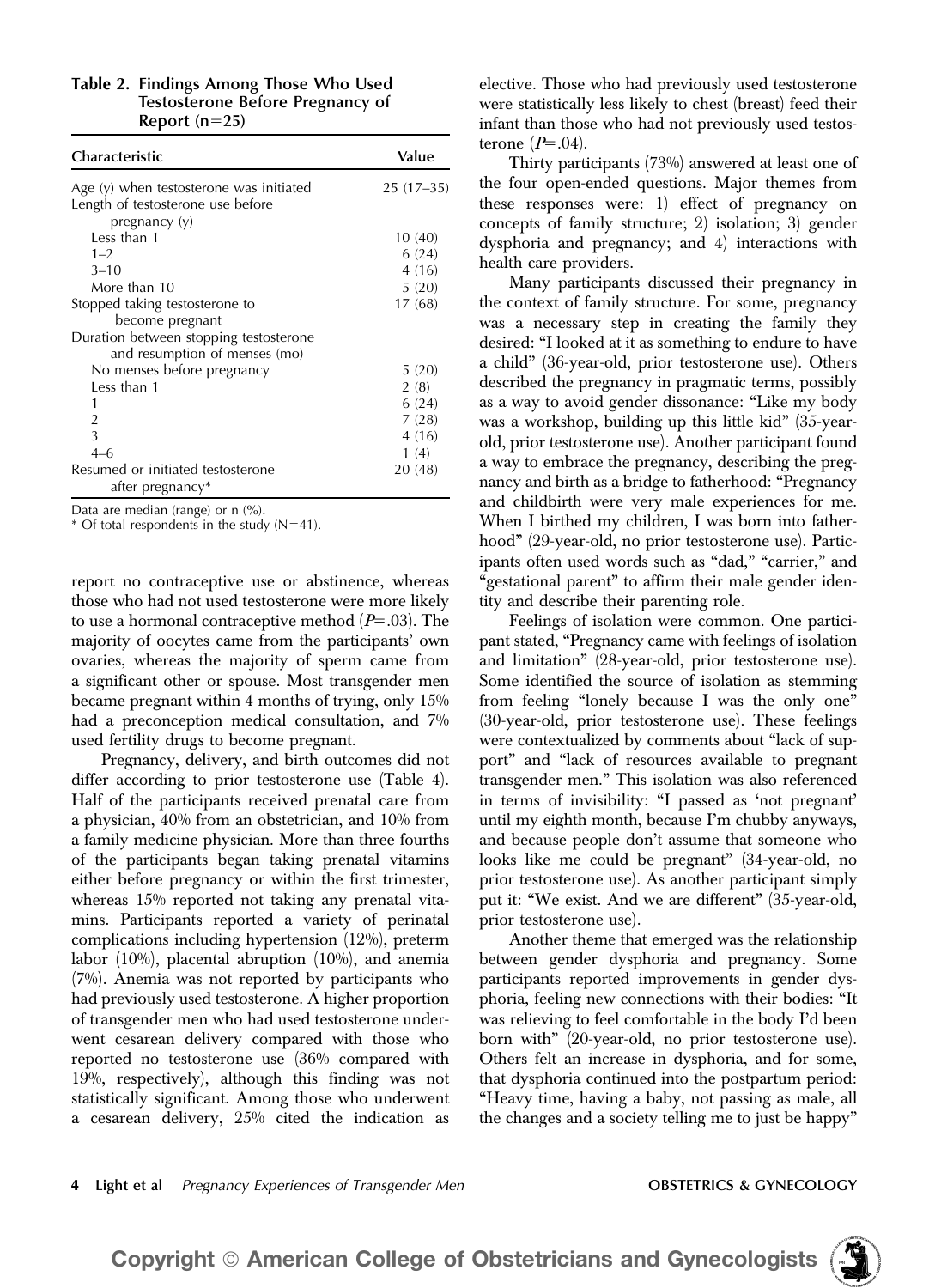|  |  |  |  |  |  |  | Table 3. Fertility Experiences Surrounding Most Recent Pregnancy by Prior Testosterone Use |  |
|--|--|--|--|--|--|--|--------------------------------------------------------------------------------------------|--|
|--|--|--|--|--|--|--|--------------------------------------------------------------------------------------------|--|

|                                                                            |                | <b>Prior Testosterone Use</b> |              |     |
|----------------------------------------------------------------------------|----------------|-------------------------------|--------------|-----|
| Characteristic                                                             | Total $(N=41)$ |                               | No $(n=16)$  | P   |
| Planned pregnancy                                                          | 28 (68)        | 19(76)                        | 9(56)        | .3  |
| Contraception use before this pregnancy <sup>*†</sup>                      |                |                               |              | .03 |
| Condoms                                                                    | 16(41)         | 10(40)                        | 6(43)        |     |
| None                                                                       | 15(38)         | 12(48)                        | 3(21)        |     |
| Abstinence <sup>#</sup>                                                    | 3(7)           | 3(12)                         | $\mathbf{0}$ |     |
| Fertility awareness                                                        | 2(8)           | 0                             | 2(14)        |     |
| Combined hormonal contraception (OCPs, transdermal patch,<br>vaginal ring) | 1(3)           | 0                             | 1(7)         |     |
| Injection, intrauterine device, implant                                    | 1(3)           | $\mathbf{0}$                  | 1(6)         |     |
| Partner had vasectomy                                                      | 1(3)           | $\mathbf{0}$                  | 1(6)         |     |
| Time to conception $(mo)^+$                                                |                |                               |              | .14 |
| Unplanned pregnancy                                                        | 13(32)         | 6(24)                         | 7(44)        |     |
| Less than 1                                                                | 3(17)          | 1(20)                         | 2(12)        |     |
| $1 - 3$                                                                    | 9(22)          | 8(32)                         | 1(6)         |     |
| $4 - 6$                                                                    | 8(19)          | 5(20)                         | 3(19)        |     |
| More than 7                                                                | 4(10)          | 1(4)                          | 3(18)        |     |
| Source of oocyte                                                           |                |                               |              | .12 |
| Own ovaries                                                                | 36 (88)        | 21 (84)                       | 15 (94)      |     |
| Significant other or spouse                                                | 4(10)          | 4(16)                         | $\mathbf{0}$ |     |
| Anonymous donor                                                            | 1(2)           | $\overline{0}$                | 1(6)         |     |
| Source of sperm                                                            |                |                               |              | .5  |
| Significant other, spouse, or romantic partner                             | 31 (76)        | 17(68)                        | 14 (88)      |     |
| Known donor                                                                | 4(10)          | 3(12)                         | 1(6)         |     |
| Anonymous donor or sperm bank                                              | 6(15)          | 5(20)                         | 1(6)         |     |
| Medical intervention to become pregnant <sup>§</sup>                       |                |                               |              |     |
| Consultation                                                               | 6(15)          | 4(16)                         | 2(12)        |     |
| Fertility drugs                                                            | 3(7)           | 2(8)                          | 1(6)         |     |
| Assisted reproductive technology <sup>  </sup>                             | 5(12)          | 5(20)                         | $\mathbf{0}$ |     |

OCP, oral contraceptive pill.

Data are n (%) unless otherwise specified.

\* Participants were given the option to identify with more than one, so total exceeds 100%.

† Not all the participants answered this question.

‡ Defined as not having penile–vaginal intercourse.

 $\frac{1}{2}$  Participants could mark more than one, therefore not comparing the results statistically.

 $\parallel$  Includes artificial insemination, in vitro fertilization, and gamete intrafallopian transfer.

(35-year-old, prior testosterone use). Combined with feelings of isolation postpartum, many participants specifically mentioned having postpartum depression. "Began to show symptoms of postpartum depression long before anyone discussed symptoms to watch for... Began researching and working through postpartum depression issues independently; found no professional with familiarity with 'trans/genderqueer' gestational parents" (28-year-old, prior testosterone use). As mentioned, the depression seemed amplified by a lack of gender-sensitive resources for postpartum depression.

In response to queries interactions with health care providers, some participants mentioned positive interactions with their health care teams regarding their gender identity. "I was always called 'he,' I was always called 'dad,' and my body parts were called by the words I used" (34-year-old, prior testosterone use). As previously, positive experiences often focused on proper use of gender-related language. Other participants mentioned negative experiences that ranged from improper pronoun use and rude treatment to being turned away from medical practices and denied treatment. In one extreme experience, a participant reported that "Child Protection Services was alerted to the fact a 'tranny' had a baby" (21-year-old, prior testosterone use). Many participants called for better treatment from the health care system through acknowledging the unique identities of pregnant transgender men and grounding health care provider– patient interactions in compassion and respect. As one participant said, "treat us as if we are normal human beings with normal bodies" (37-year-old, no prior testosterone use). Additionally, participants

VOL. 0, NO. 0, MONTH 2014 **Light et al** Pregnancy Experiences of Transgender Men 5

Copyright © American College of Obstetricians and Gynecologists

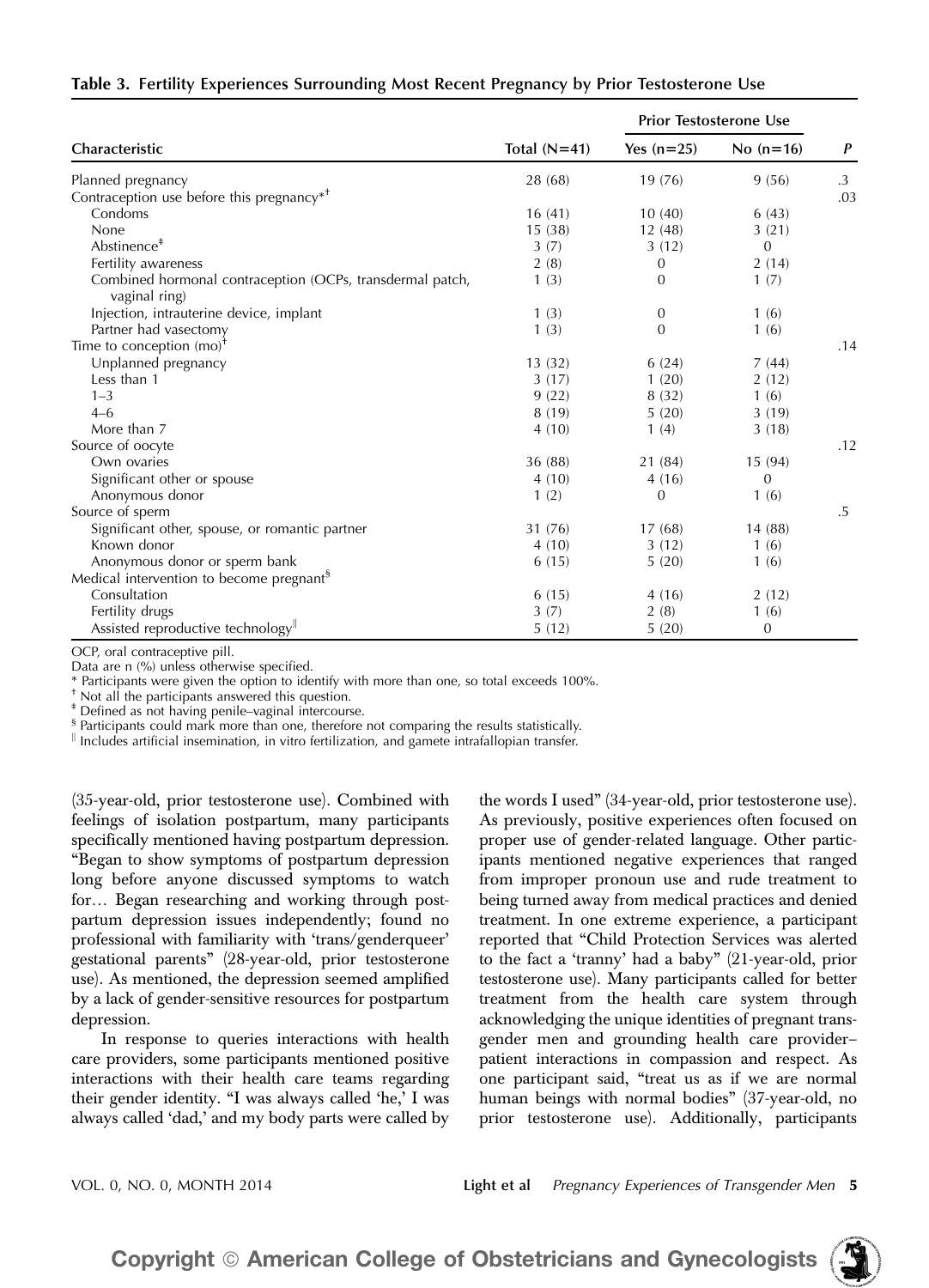|                                                                  | <b>Prior Testosterone Use</b> |                   |                  |            |  |
|------------------------------------------------------------------|-------------------------------|-------------------|------------------|------------|--|
| Characteristic                                                   | Total $(N=41)$                | Yes $(n=25)$      | No $(n=16)$      | P          |  |
| Source of prenatal care*                                         |                               |                   |                  | 1.0        |  |
| Obstetrician                                                     | 16(40)                        | 9(38)             | 7(44)            |            |  |
| Certified nurse midwife                                          | 11(28)                        | 7(29)             | 4(25)            |            |  |
| Lay midwife                                                      | 7(18)                         | 4(17)             | 3(19)            |            |  |
| Family practice doctor                                           | 4(10)                         | 3(13)             | 1(6)             |            |  |
| No prenatal care                                                 | 2(5)                          | 1(4)              | 1(6)             |            |  |
| Perinatal complications <sup>+</sup>                             |                               |                   |                  |            |  |
| Hypertension                                                     | 5(12)                         | 4(16)             | 1(6)             |            |  |
| Preterm labor                                                    | 4(10)                         | 3(12)             | 1(6)             |            |  |
| Placental abruption                                              | 4(10)                         | 2(8)              | 2(12)            |            |  |
| Anemia                                                           | 3(7)                          | $\mathbf{0}$      | 3(19)            |            |  |
| Gestational diabetes                                             | 2(5)                          | 2(8)              | $\mathbf{0}$     |            |  |
| Multiple pregnancy <sup>#</sup>                                  | 2(5)                          | 2(8)              | $\Omega$         |            |  |
| Postpartum infection                                             | 2(5)                          | 1(4)              | 1(6)             |            |  |
| Premature rupture of membranes                                   | 1(2)                          | $\mathbf{0}$      | 1(6)             |            |  |
| Pyelonephritis                                                   | 1(2)                          | 1(4)              | $\mathbf{0}$     |            |  |
| Uterine rupture                                                  | 1(2)                          | 1(4)              | $\mathbf{0}$     |            |  |
| Substance use <sup>s</sup>                                       |                               |                   |                  |            |  |
| Cigarettes                                                       | 3(7)                          | 2(8)              | 1(6)             | 1.0        |  |
| Alcohol                                                          | 1(2)                          | 1(4)              | $\overline{0}$   | 1.0        |  |
| Recreational drugs                                               | 1(2)                          | $\mathbf{0}$      | 1(6)             | .6         |  |
| Gestational age at delivery ( $wk±d$ )                           | $38 + 6$                      | $37 + 9$          | $39 \pm 5$       | .4         |  |
| Location of birth                                                |                               |                   |                  | .6         |  |
| Hospital                                                         | 32 (78)                       | 18(72)            | 14(88)           |            |  |
| Home                                                             | 7(17)                         | 5(20)             | 2(13)            |            |  |
| Independent birth center                                         | 2(5)                          | 2(8)              | $\boldsymbol{0}$ |            |  |
| Underwent labor induction                                        | 9(22)                         | 7(28)             | 2(12)            | .3         |  |
| Method of delivery                                               |                               |                   |                  | $.5\,$     |  |
| Vaginal                                                          | 29 (71)                       | 16(64)            | 13 (81)          |            |  |
| Cesarean                                                         | 12(30)                        | 9(36)             | 3(19)            |            |  |
| Reason for cesarean delivery                                     |                               |                   |                  | .6         |  |
| Previous cesarean delivery                                       | 1(8)                          | 1(11)             | $\mathbf{0}$     |            |  |
| Breech presentation                                              | 1(8)                          | 1(11)             | $\mathbf{0}$     |            |  |
| Placenta previa                                                  | 1(8)                          | 1(11)             | $\mathbf{0}$     |            |  |
| Arrest of labor                                                  | 2(17)                         | 1(11)             | 1(33)            |            |  |
| Multiple pregnancy (twins)                                       | 1(8)                          | 1(11)             | $\boldsymbol{0}$ |            |  |
| Requested cesarean delivery                                      | 3(25)                         | 3(33)             | $\boldsymbol{0}$ |            |  |
| Other <sup>  </sup>                                              | 3(25)                         | 1(11)             | 2(66)            |            |  |
| Birth weight $(g)$ <sup>¶</sup>                                  | $3,146 \pm 1,671$             | $2,914 \pm 1,276$ | $3,490 \pm 625$  | $\cdot$ .2 |  |
| Neonate admitted to the NICU*                                    | 5(14)                         | 4(20)             | 1(7)             | $\cdot$    |  |
| Neonate diagnosed with an anomaly<br>or developmental disorder*# | 3(9)                          | 1(5)              | 2(14)            | .7         |  |
| Neonate diagnosed with a disorder<br>of sexual development***    | 2(6)                          | 1(5)              | 1(7)             | .8         |  |
| Chest (breast) fed                                               | 21(51)                        | 10(40)            | 11(69)           | .04        |  |

### Table 4. Pregnancy Experience and Neonatal Outcomes

NICU, neonatal intensive care unit.

Data are n  $(\%)$  or mean $\pm$ standard deviation unless otherwise specified.

\* Not all the participants answered this question.

† Includes complications occurring in the preconception, antepartum, intrapartum, and postpartum periods.

‡ Both sets of multiples were twins. § Survey question stated: "Once you knew you were pregnant, did you regularly: \_ drink alcohol, \_ smoke cigarettes, \_ use recreational drugs, \_ none of the above."<br>  $\blacksquare$  Other reasons for cesarean delivery: placental abruption (n=1), preeclampsia (n=1), none specified (n=1).

 $N=42$  neonates resulting from a set of twins.<br>  $N=42$  neonates resulting from a set of twins.<br>  $N=42$  ventricular septal defect (n=1), bone cancer (n=1), sensory integration disorder (n=1).<br>
\*\* Intersex (n=1), micropenis

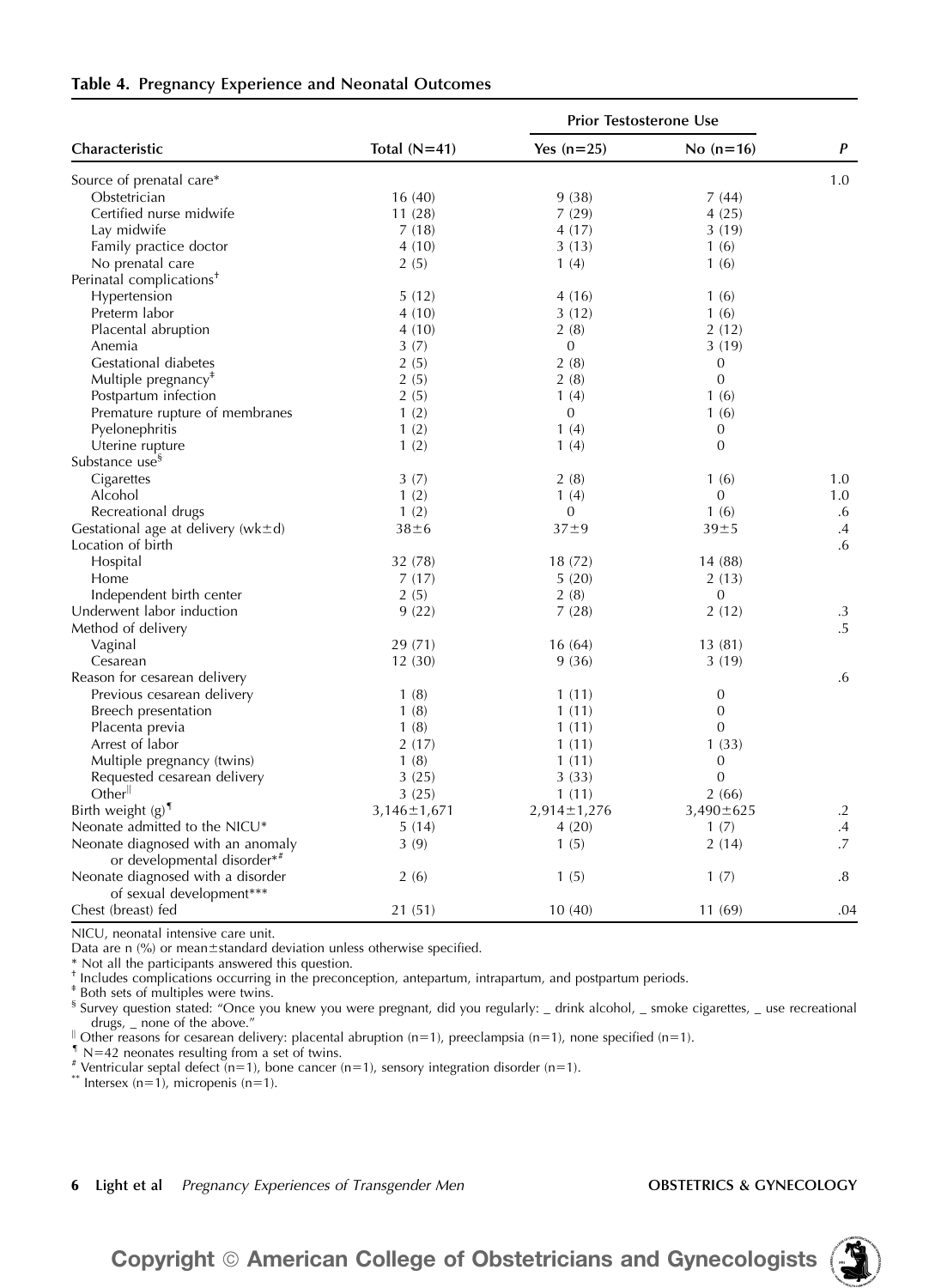noted that although their specific health care provider(s) may have been transgender-friendly, this was not necessarily the case with the office staff, nurses, and other health care workers.

# DISCUSSION

The College has highlighted the need for obstetrician– gynecologists to help eliminate barriers to care for transgender men. $2$  Our results demonstrate that transgender men desire children $4$  and are willing and able to conceive, carry a pregnancy, and give birth. Participants repeatedly expressed a desire for more information regarding fertility options and access to reproductive health care providers who respect, support, and understand their gender identity.

Studies suggest that amenorrhea commonly occurs within 6 months of initiating testosterone therapy.<sup>12,13</sup> However, timeframe for resumption of menses after cessation of testosterone is unclear, and some have stated amenorrhea may be irreversible.<sup>14</sup> Participants who discontinued testosterone to attempt pregnancy reported resumption of menses within 6 months, with the majority within 3 months. Some conceived before return of menses. Despite small sample size, the timeline for menses resumption is consistent with that of literature on women who became amenorrheic with Sertoli-Leydig tumors and resumed menses after tumor resection.<sup>15</sup>

Although most transgender men in this study received prenatal care from a physician and delivered in a hospital, participants used nonphysician providers and nonhospital birth locations more frequently than the general public. In 2009, 99% of U.S. births occurred in hospitals,<sup>16</sup> compared with 78% of our participants. It is possible that health care provider choice and delivery location were responses to actual or anticipated negative experiences as suggested from many qualitative reports of suboptimal interactions with health care providers. However, health care provider and birth location may have resulted from other barriers such as access to health insurance. $17-20$  Further research to clarify the experiences of transgender men with peripartum service provision will provide guidance for meeting their needs.

There is a 12% prevalence of major depressive disorders surrounding pregnancy, including postpartum depression, for women in the United States.<sup>21</sup> Although we did not specifically ask about depressive disorders, many of our participants reported experiences with peripartum depression in the narrative responses. A Canadian study of mental health among transgender men  $(n=207)$  found that depression was

common.<sup>22</sup> Our findings suggest that transgender men may represent a high-risk population for postpartum depression and, although further research is warranted, future recommendations should emphasize assessment of peripartum depression in this population.

Nearly half of the transgender men who had not used testosterone had an unplanned pregnancy, a proportion comparable to that of the U.S. population. $^{23}$ Comparatively, one fourth of those previously on testosterone had unplanned pregnancies. By design this study cannot speak to incidence or prevalence of unplanned pregnancies among transgender men. However, given the financial burden<sup>24</sup> and risk of increased morbidity $25$  from unintended pregnancy as well as the contraindication of testosterone use during pregnancy,  $26,27$  these findings suggest a potential unmet need for contraceptive services for transgender men.

Limitations to this study include those inherent with an online, cross-sectional survey, including not allowing for follow-up clarification from participants, decreasing responses from those with low literacy or other barriers to taking an online survey, and selfreported data raising concern for recall bias. The limited socioeconomic and racial diversity in respondents reduces immediate generalizability. Lastly, our eligibility criteria screened for transgender men who had a successful birth, impeding generalizable to those who attempt to get pregnant and cannot and those who do not carry to term. Strengths include the novelty of reporting transgender men's pregnancy experiences, inclusion of those who had socially and medically transitioned, and the mixed-methods format that allows insight into experiences.

Through demonstrating that transgender men are becoming pregnant and having babies, regardless of prior testosterone use, this preliminary study contributes data to emerging discussions regarding their reproductive health experiences. Respondents highlight the need for health care providers to partner with this community and develop gender-appropriate resources and support. Simple but meaningful steps for health care providers include establishing rapport by using patients' preferred names and pronouns, validating gender identity, and reflecting their individual relationships to their pregnancies. Counseling with transgender men should include discussions of reproductive goals, including fertility desires, and the role of contraception. We also suggest all health care providers discuss fertility preservation options with patients before initiating testosterone use in accordance with international standards of care.<sup>26,27</sup> More

VOL. 0, NO. 0, MONTH 2014 **Light et al** Pregnancy Experiences of Transgender Men 7

Copyright © American College of Obstetricians and Gynecologists (